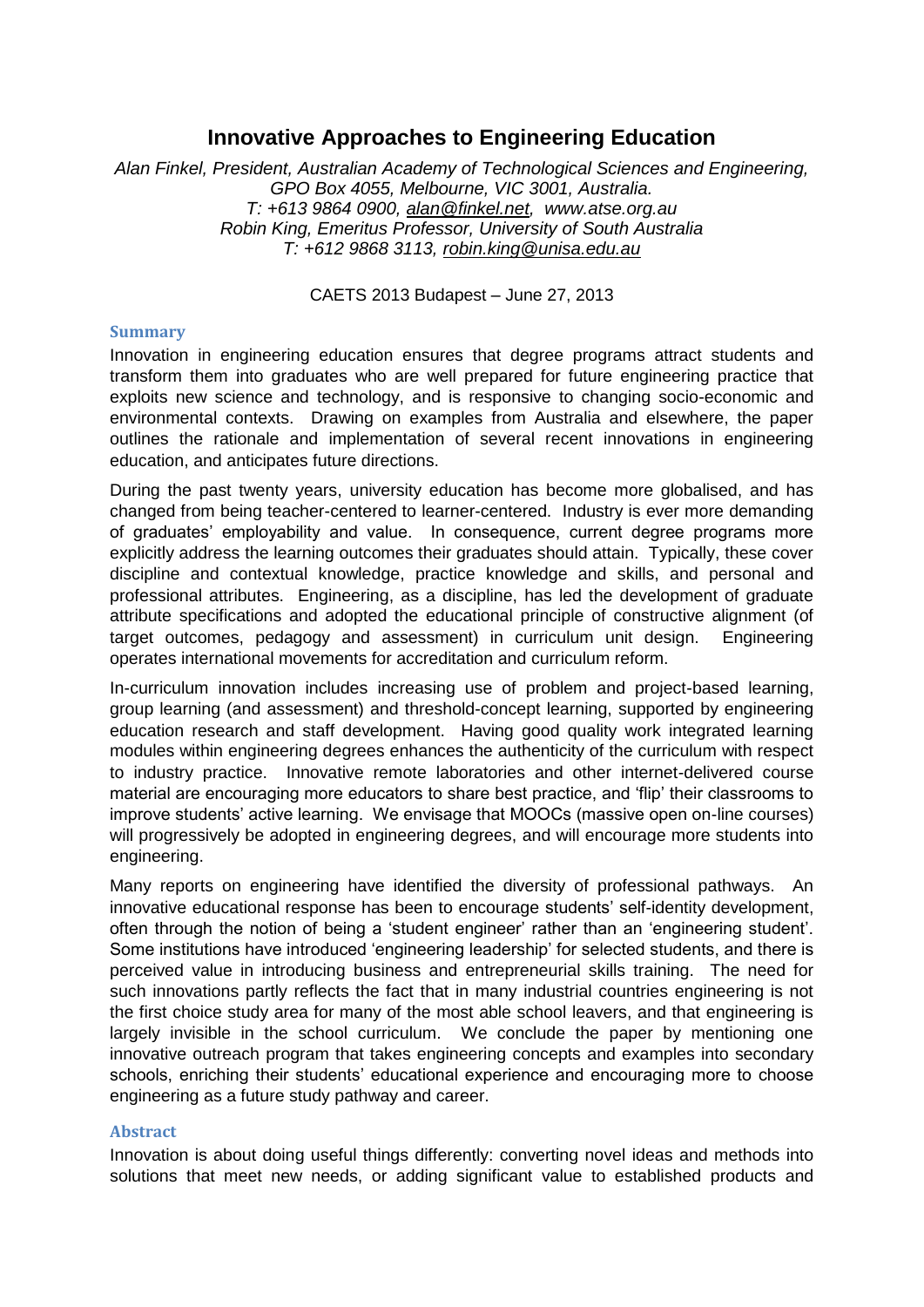services. In engineering education, new technological and practice requirements necessitate curriculum innovation, while innovation in educational practice can improve students' learning and faculty productivity. Most education innovation takes place within prescribed degree structures. This paper addresses the formative stage of professional engineering education: usually the bachelor degree of four or five years duration that is accredited by an external authority that represents the practicing profession.

The engineering profession in many countries has been constructively critical of its formative education, as the demands placed on the profession have increased and diversified. The most persistent general problem identified in the past two decades is that of authenticity: how can the university environment and curriculum focused on discipline-based engineering science and individual attainment adequately prepare graduates for engineering practice that is largely project and team based, and is often multi-disciplinary. This 'practice gap' has been exacerbated by most academics' research focus on engineering science, and their lack of engineering practice experience outside research. Related concerns have been a reduction of emphasis on engineering design, thus undermining graduates' preparation for a core engineering activity. Some reports have argued for broader and longer degree programs to address the tensions between generalization and specialization, and new and innovative programs have been created, including in Australia. The enduring challenge for most engineering education systems and providers is to resist packing more material into degree programs, and concentrate on delivering the range of attainable graduate outcomes. Sheppard and colleagues' recent publication [1] on how US engineering education needs to be transformed, and Graham's international study [2] on achieving change, have wide relevance.

In fact, engineering has been a leading university discipline in developing graduate attribute specifications, for both program accreditation and curriculum design. Typically, these are engineering-generic and cover knowledge, skills and personal attributes required to enter practice. National program accreditation assures stakeholders (employers, students, governments) of adequate graduate standards. Two international associations, with overlapping membership, have each agreed exemplar specifications of graduate attributes for benchmarking and mutual recognition of the graduates' qualifications that, in turn, support student and graduate mobility. Operating as the International Engineering Alliance (IEA), the Washington, Sydney and Dublin Accords have agreed specifications [3] for qualifications to enter the occupations of professional engineers, engineering technologist and engineering technicians, respectively. The Washington Accord has grown from six country signatories in 1989 to fifteen in 2012, with several further provisional and prospective members. In Europe, and consistent with the Bologna education process, the European Network for Accreditation of Engineering Education (ENAEE) authorizes national accreditation agencies to award the EUR-ACE label to first cycle (bachelor) and second cycle (master) degrees that meet the required specifications [4]. ENAEE currently has nine authorized country members, four of which are also signatories of the Washington Accord. Ongoing communication between the executives of IEA and ENAEE are facilitating harmonization and mutual understanding of their respective standards. .

A related international and innovative approach to the formulation and implementation of engineering curricula has been the CDIO (conceive-design-implement-operate) movement initiated by Massachusetts Institute of Technology and Sweden's Chalmers University and the Royal Institute of Technology. Realizing that their curricula over emphasized engineering science at the expense of preparing graduates for engineering practice, the architects of CDIO used the stages of the engineering process for curriculum specification and implementation, with increased attention to engineering design and practice. CDIO defines a generic engineering syllabus [5], and a set of standards for its implementation, that are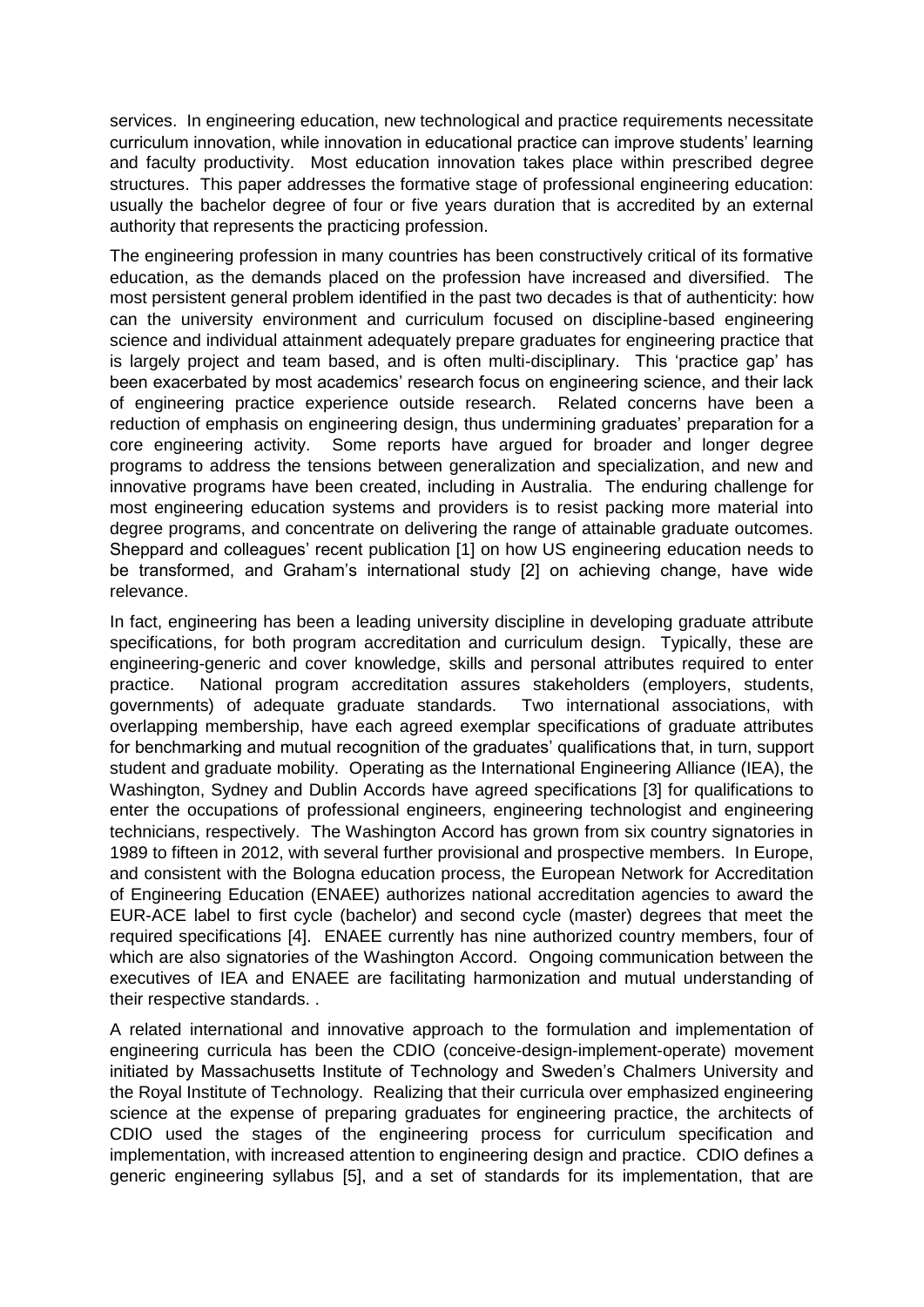broadly compatible with national and international accreditation standards. Now with 90 universities and affiliate members in all continents, CDIO provides a valuable open standard for contemporary global engineering education.

Accreditation and CDIO standards support, but do not guarantee, sound curriculum design and good student learning. The 'traditional' situation of university educators having little knowledge of educational principles, and 'teaching as they were taught', is becoming outmoded. Perhaps it is remarkable that it is considered innovative to require new (and experienced) educators to learn about and use best-practice educational techniques, as several universities now do. In Australia, specifically, the wider understanding of constructive alignment [6] has been instrumental in improving curriculum design and assessment at program and unit levels. Full professors of engineering education have been appointed and some countries, including Australia, have funding schemes to support innovation and quality improvement in university education. Engineering education research and publication is acquiring legitimacy through delivering improvements to education practice.

Three specific areas of curriculum innovation are currently transforming engineering education, and address aspects of the authenticity problem: problem-and project-based learning (PBL); group work, including self and peer assessment; and work integrated learning. While problems and capstone design and/or research projects have been used in engineering degrees for a long time, the innovation in PBL has been its systematic adoption at all program levels. For engineering, PBL in this form was pioneered at Aalborg University, and has been taken up elsewhere as a model for change [7]. Even in otherwise largely traditionally structured curricula, most Australian universities are using PBL in the first-year of their engineering programs to introduce students to engineering thinking, project work and teamwork and societal issues through the Engineers Without Borders Challenge (EWB) [8]. This has student groups address a development issue for a disadvantaged community in Australia or the region, with the EWB organization itself providing extensive resource materials. EWB, and the more technically intensive project framework of Formula SAE [9], are good examples of sharing good quality material and having student competition drive educational improvement, and emulate many aspects of professional engineering practice

Whilst students invariably enjoy such group projects, assessment of their collective and individual learning has been a challenging problem for faculty. However, research projects on group formation and self-and peer-assessment have led to sound guidance and supportive tools that, most critically, can increase students' self knowledge and capacity to reflect on their learning [10]. The value of work integrated learning in its many forms, such as internships, industry-derived projects and site visits, traditionally part of many engineering programs, is also being revisited. This is not without operational difficulties, as modern workplaces are less able to accommodate increasingly large cohorts of students. However, innovative technology, such as the immersive learning environment developed by Cameron and colleagues [11] is effectively bringing engineering plant and decision-making into the classroom, allowing students to understand the complexity of full-scale engineering design. A rich combination of project work and exposure to engineering practice throughout the curriculum provide excellent vehicles for students to develop their thinking and identity as 'student engineers' or 'engineers in training' [12]. Some universities, and accreditation systems, are encouraging students to keep a reflective journal in which they can chart their personal development against target graduate attributes.

Worldwide, engineering degrees are perceived to be difficult, requiring many abstract concepts to be mastered before gaining confidence in their fluent application. Academics are usually individuals who had less difficulty with theoretical understanding than their peers, so 'teaching as they were taught' misses the needs of many students. New evidence based theories in education, including 'threshold concept learning [13] are being adopted to improve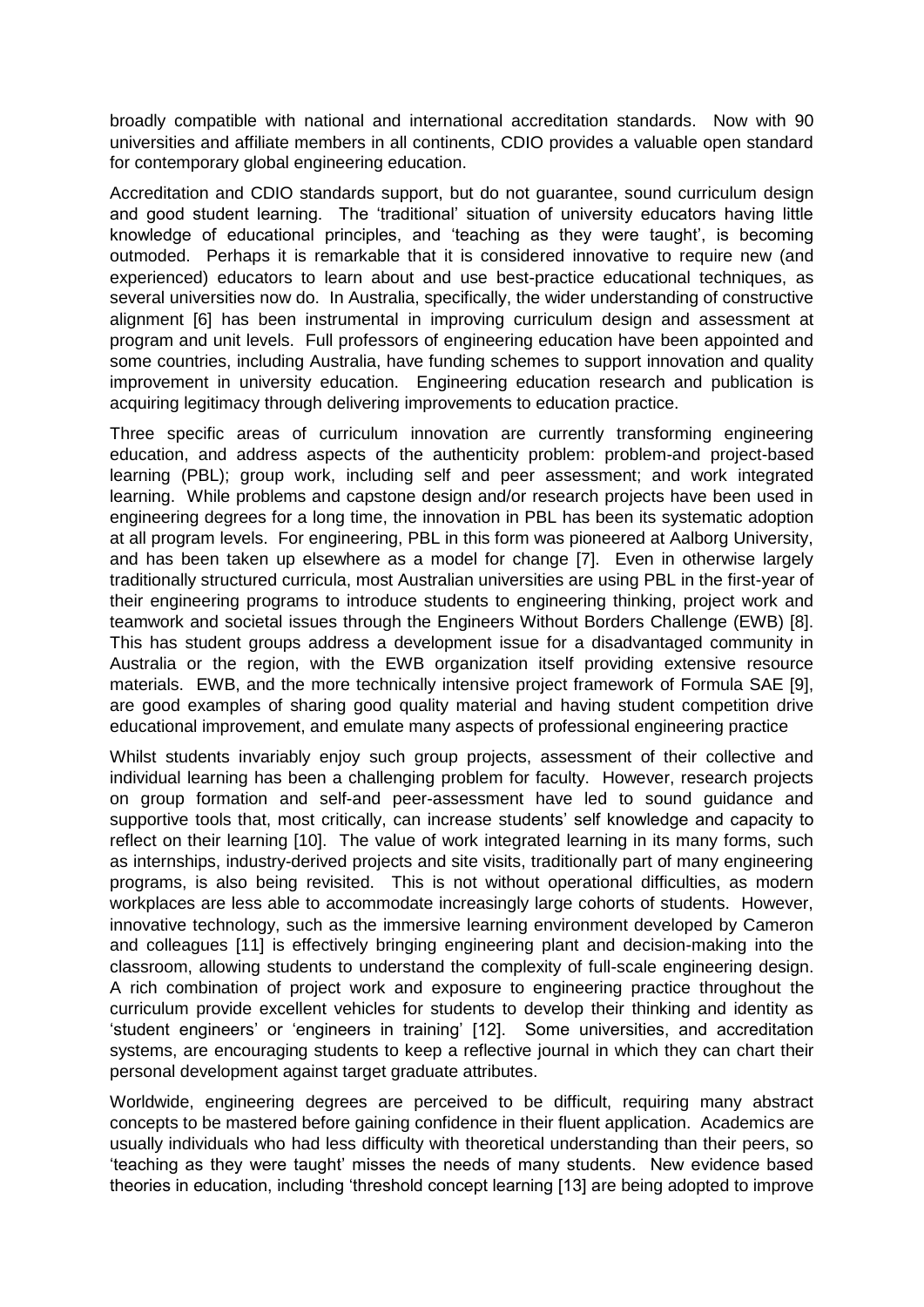learning. One key aspect of this theory is to present alternative approaches, and include relevant laboratory work, and software modeling simulation. Academics are being encouraged to provide students with guides to the ever-increasing internet-accessible range of relevant material, rather than create their own. Laboratory experiments remain important to demonstrate theoretical concepts and high quality internet-accessible laboratory experiments [14] are now available that allow students to do the required experiment when they want to, rather than on schedules that are often constrained by the equipment. There is evidence, too, that using well-designed MOOCs (massive open on-line course) material in campus-based course units can enrich individual students' learning, since they can pace themselves through the material and gain feedback through formative quizzes. These new educational approaches and tools are transforming and professionalizing the teaching dimension of the engineering academic role.

Innovation and intervention is needed to reach prospective engineering students while they are at school. Australia, USA, UK and other countries have shortages of engineers, and inadequate supply of school leavers motivated and qualified to study engineering. While school education rightly concentrates on mathematics and science as the pre-requisite subjects for engineering study, there are enormous opportunities for school science and mathematics to be enriched with examples from engineering. This happens through outreach programs that engage school students and support their teachers, initiated by engineering faculties and other organizations. One such example is the STELR (Science and Technology Education Leveraging Relevance) program [15] run by the Australian Academy of Technological Sciences and Engineering. This is a hands-on, inquiry-based, incurriculum program designed for Year 9 or Year 10 students, on the theme of global warming and renewable energy. The program provides resources and teacher support for directed and student-designed practical investigations.

In conclusion, we believe that globally, engineering education and educators recognize the need for innovation. The educational and professional challenges faced are largely common between nations, and there are many national and international organizations and collaborations engaged on their solution. We have highlighted themes and examples of recent innovations, and we urge the global educational community to continue to share and adopt best practice as rapidly as their resources and systems permit.

## **References**

- [1] Sheppard S D, Macatangay, K Colby A & Sullivan W. *Educating Engineers: designing for the future of the field*. Carnegie Foundation for the Advancement of Teaching, Jossey-Bass, San Francisco, 2009.
- [2] Graham R, *Achieving excellence in engineering education: the ingredients of successful change*. Royal Academy of Engineering. London, 2012.
- [3] International Engineering Alliance. *Graduate Attributes and Professional Competencies, v2 2009*. [http://www.washingtonaccord.org/IEA-Grad-Attr-Prof-](http://www.washingtonaccord.org/IEA-Grad-Attr-Prof-Competencies-v2.pdf)[Competencies-v2.pdf](http://www.washingtonaccord.org/IEA-Grad-Attr-Prof-Competencies-v2.pdf) (viewed 21 Feb 2013).
- [4] European Network for Accreditation of Engineering Education. http://www.enaee.eu/ (viewed 21 Feb 2013)
- [5] Crawley E, Malmqvist J, Lucas, W, Brodeur, D. *The CDIO Syllabus v2.0. An Updated Statement of Goals for Engineering Education*. CDIO, 2012 <http://www.cdio.org/framework-benefits/cdio-syllabus> (viewed 21 Feb 2013)
- [6] Biggs, J & Tang C, *Teaching for Quality Learning in University*, McGraw Hill International, New York 2011.
- [7] De Graff E & Kolmos A (Eds), *Management of Change Implementation of Problem-Based Learning (PBL) and Project-Based Learning in Engineering*, Rotterdam:Sense Publications 2006